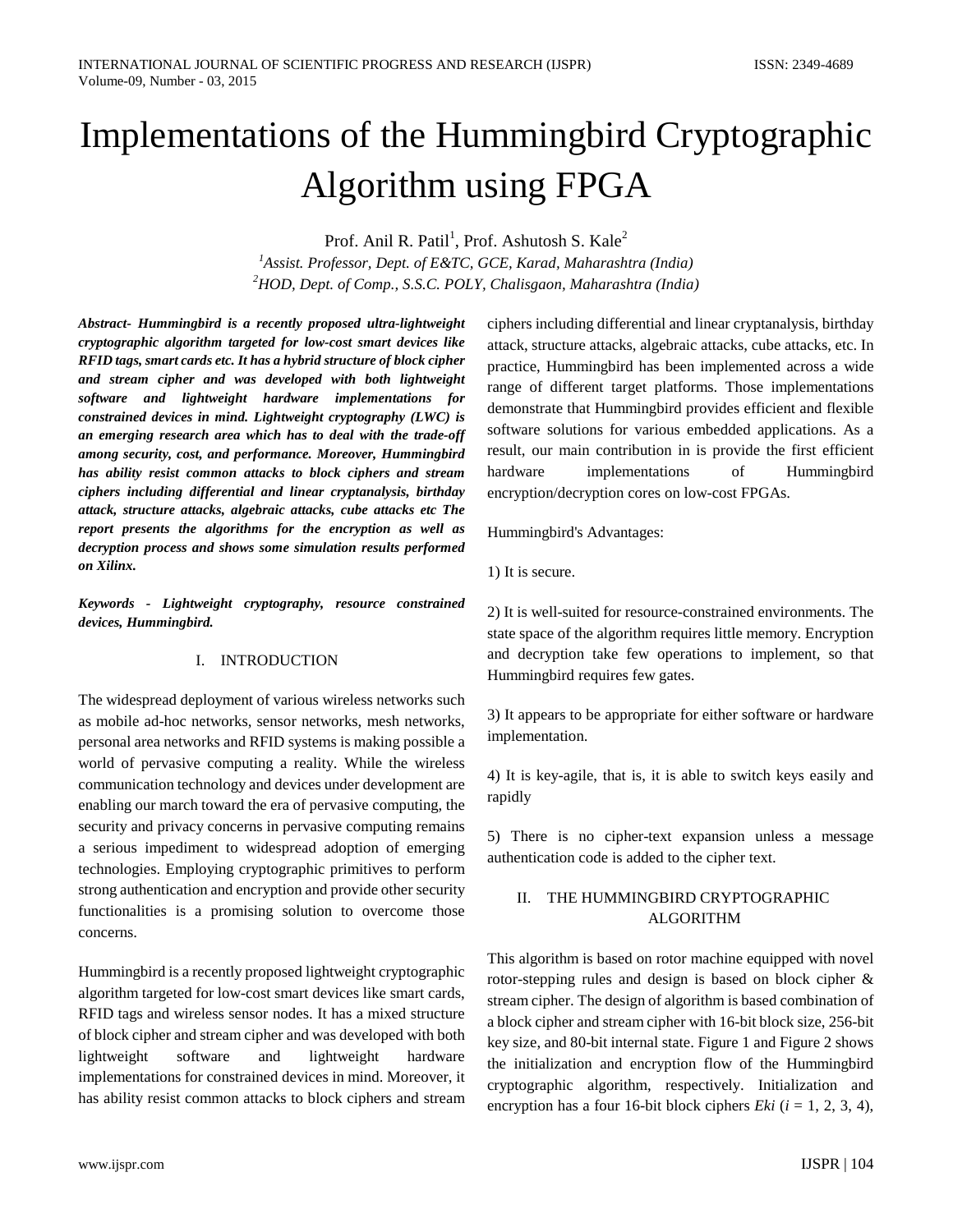four 16-bit internal state registers  $RSi$  ( $i = 1, 2, 3, 4$ ), and a 16-stage Linear Shift Feedback Register (LFSR). Moreover, the 256-bit secret key *K* is divided into four 64-bit sub keys *k*1*, k*2, *k*3 and *k*4 which are used in the four block ciphers respectively.

#### 1.1. Initialization Process

The structure of the Hummingbird initialization algorithm is shown in Figure 1. To use Hummingbird in practice, four 16-bit random nonce's NONCE*i* are first choose to initialize the four internal state registers *RSi*  $(i = 1, 2, 3, 4)$  respectively followed by four consecutive encryptions on the message *RS*1 xor *RS*3 by Hummingbird running in initialization mode. The final 16-bit cipher text *TV* is used to initialize the LFSR. Moreover, the 13th bit of the LFSR is always set to prevent a zero register. The LFSR is also stepped once before it is used to update the internal state register *RS*3.



Figure 1: Initialization Process

The initialization process of Hummingbird is described by following algorithm

INPUT: Four 16-bit random nonce NONCEi (i=1,2,3,4)

OUTPUT: Initialization four rotors RSi4(i=1,2,3,4) and LFSR

1: RS10 = NONCE1

2:RS10=NONCE1 [NONCE INITIALIZATION]  $3:$  RS10 = NONCE1

4: RS10 = NONCE1

5: For  $t = 0$  to 3 do

6:  $V12t = Ek1$  ((RS1t $RSSt$ )  $RSIt$ )

7:  $V23t = Ek2 ((V12t)RS2t)$ 

8:  $V34t = Ek3 ((V23t) **RSS1**)$ 

9:  $TVt = Ek4$  ((V34t $RSS4t$ )

10:  $RS1t+1 = RS1t \oplus TVt$ 

11:  $RS2t+1 = RS2t \oplus V12t$ 

12:  $RS3t+1 = RS3t \oplus V23t$ 

$$
13: RS4t+1 = RS4t \bigoplus V34t
$$

14: End for

15: LFSR = TV3/ 0x 1000

16: Return RSi4  $(i=1,2,3,4)$  and LFSR [LFSR] INITIALIZATION)

1.2. Encryption Process



Figure 2: Encryption Process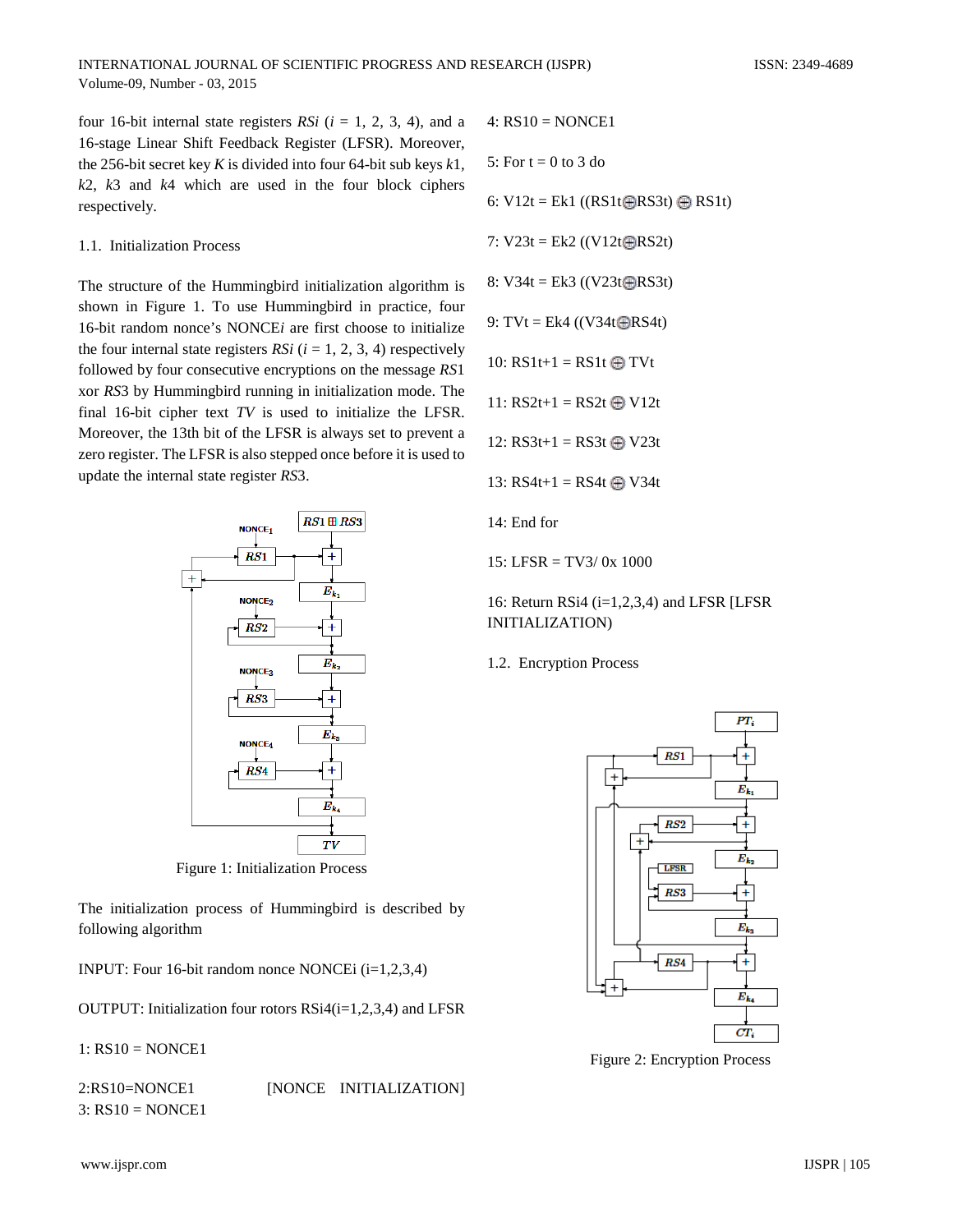The overall structure of the Hummingbird encryption algorithm is depicted in Figure 2. Once a system initialization process completed a 16-bit plaintext block *PTi* is encrypted by first executing a modulo 2 16 addition of *PTi* and the content of the first internal state register *RS*1. The addition result is then encrypted by the first block cipher *Ek*1. This procedure is repeated for another three times and the output of *Ek*4 is the corresponding cipher text *CTi*. Furthermore, the states of the four internal state registers will also be updated in an unpredictable way based on their current states, the state of the LFSR and the outputs of the first three block ciphers, and the encryption process of Hummingbird is described by following algorithm

INPUT: A16-bit plaintext PTi and four RSi  $(i=1,2,3,4)$ 

OUTPUT: A16-bit cipher text CTi

1:  $V12t = Ek1$  (PTi  $\oplus$  RS1t) [Block Encryption]

2:  $V23t = Ek2 ((V12t \oplus RS2t))$ 

3:  $V34t = Ek3 ((V23t \oplus RS3t))$ 

4:  $CTi = Ek4$  (V34t  $\oplus$  RS4t)

5: LFSRt+1<= LFSRt [Internal State Updating]

6:  $RSIt+1 = RSIt$  W34t

7:  $RS3t+1 = RS3t \oplus V23t \oplus LFSRt+1$ 

8:  $RS4t+1 = RS4t \oplus V12t \oplus RS1t+1$ 

9:  $RS2t+1 = RS2t \oplus V12t \oplus RS4t+1$ 

10: Return CTi

1.3. Decryption Process

The structure of the Hummingbird decryption algorithm is shown in Figure 3.

The decryption process is same as the encryption and a detailed description is shown in the following Algorithm 3.



Figure3: Decryption process

1.4. The Decryption process of Hummingbird is described by following algorithm

```
Input: A 16-bit ciphertext CT_i and four rotors RSi_t (i = 1, 2, 3, 4)Output: A 16-bit plaintext PTi
1: V34_t = D_{k_4}(CT_i) \boxminus RS4_tBlock Decryption
2: V23_t = D_{k_3}(V34_t) \boxminus RS33_t3: V12_t = D_{k_2}(V23_t) \boxminus RS2_t4: PT_i = D_{k_1}(V12_t) \boxminus RSI_t5: LFSR<sub>t+1</sub> \leftarrow LFSR<sub>t</sub>
                                                                                   [Internal State Updating]
6: RS1_{t+1} = RS1_t \boxplus V34_t7: RS3_{t+1} = RS3_t \boxplus V23_t \boxplus \text{LFSR}_{t+1}8: RS4_{t+1} = RS4_t \boxplus V12_t \boxplus RS1_{t+1}9: RS2_{t+1} = RS2_t \boxplus V12_t \boxplus RS4_{t+1}10: return PT_i
```
2.4 Bit Block Cipher

Hummingbird uses four identical block ciphers *Eki*  $(i = 1, 2, 3, ...)$ 4) in a consecutive Manner consisting of substitution-permutation (SP) network with 16-bit block Size and 64-bit key as shown in the following figure.

The block cipher consists of four regular rounds and a final round. The 64-bit sub key *ki* is split into four 16-bit round keys  $K(i)1, K(i)2, K(i)3$  and  $K(i)4$  that are used in the four regular rounds respectively. Moreover, the final round uses two keys  $K(i)$ 5 and  $K(i)$ 6 directly derived from the four round keys. While each regular round consist of a key mixing step, a permutation layer and a substitution layer, the final round only includes the key mixing and the S-box substitution steps. For key mixing step simple exclusive-OR operation is used,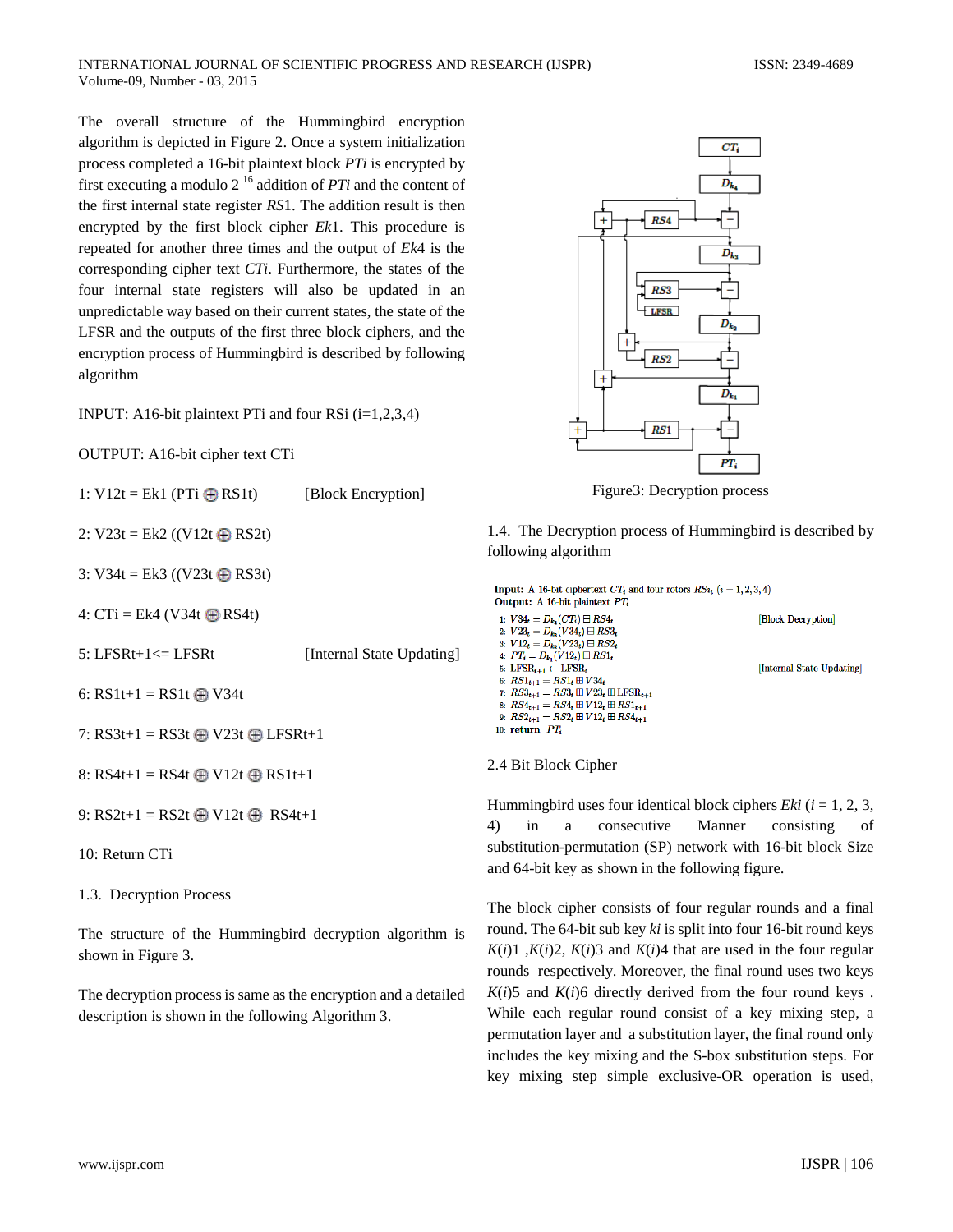whereas the substitution layer is composed of four S-boxes with 4-bit inputs and 4-bit outputs as shown in Table 2.



Figure4: 16-Bit Block Cipher

Table 2: four s box hexadecimal notation

| x                |   |   |   |        |                 | w |        |   | 8 |   | A      | В |                 |          |   |  |
|------------------|---|---|---|--------|-----------------|---|--------|---|---|---|--------|---|-----------------|----------|---|--|
| x<br>P           | ο |   |   | ∽<br>н |                 |   |        | Q | Е | в | ◠<br>∼ |   | .,              | Λ        |   |  |
| $\boldsymbol{x}$ |   |   | п |        |                 | B | ۰<br>٥ | ◠ | n | A | ш      |   | П               |          |   |  |
| a<br>ιx<br>$D_3$ | ◠ | Ε | п | w      | ⌒               |   | o      | A | в | 4 | о      | 8 | n               |          | o |  |
| $S_4(x)$         |   |   | ◠ |        | $\sqrt{2}$<br>◡ |   |        | R |   | Е | 6      | В | $\sqrt{2}$<br>∼ | $\Omega$ | о |  |

The selected four S-boxes denoted by  $Si(x)$ : F42 $\rightarrow$  F42 *i* = 1, 2, 3, 4, are Serpent-type S boxes with additional properties which can ensure that the 16-bit block cipher is resistant to linear and differential attacks as well as interpolation attack. The permutation layer in the 16-bit block cipher is given by the linear transform  $L:\{0,1\}16$  {0,1}16 defined as follows:

L (m) =m XOR (m << 6) XOR (m << 10);

Where  $m = (m0, m1, \dots -m15)$  is a 16-bit data block.

#### 2.5 Selection of a "Hardware-Friendly" S-Box

This S-box can be efficiently implemented in the target hardware platform with a small area requirement. Four 4*×*4 S-boxes  $Si(x)$ : F42 $\rightarrow$  F42 (*i* = 1, 2, 3, 4) have been carefully selected in Hummingbird according to certain security criteria To implement the compact version of Hummingbird, we need

to choose a "hardware-friendly" S-box from four S-boxes listed in Table 2. Let  $x = (x^2 / x^2 / x^2 / x^2)$  be the 4-bit input to the S-box and let  $Si(x) = (S(3) i(x) / (S(2) i(x) / (S(1) i(x) / (S(0)))$  $i(x)$  denote the 4-bit output of the *i*-th S-box ( $i = 1$ *;* 2*;* 3*;* 4). By using the Boolean minimization tool *Espresso* we can obtain the following minimal Boolean function representations (BFR) for the four S-boxes in Hummingbird as shown in Table 3, where *xi* denotes the inversion of bit *xi*, *.* denotes a logical AND and + denotes a logical OR. Note that each S-box can be implemented in hardware by using either a look-up table (LUT) or the Boolean function representations (i.e., combinatorial logic). The exact efficiency of the above two approaches significantly depends on specific hardware platforms and synthesis tools. Therefore for each proposed architecture of the 16-bit block cipher we investigate two implementation strategies (i.e., BFR and LUT) for the four S-boxes respectively, and select one that results in the most area-efficient implementation of the 16-bit block cipher.

Table3: Boolean function representations (BFR) for the four S-boxes

| S-boxes  | <b>Minimal Boolean Function Representations</b>                                                                                                                                                                                                                                                                                                        |
|----------|--------------------------------------------------------------------------------------------------------------------------------------------------------------------------------------------------------------------------------------------------------------------------------------------------------------------------------------------------------|
| $S_1(x)$ | $S_1^{(0)}(x) = x_3 \cdot \overline{x}_2 \cdot \overline{x}_1 \cdot x_0 + \overline{x}_3 \cdot \overline{x}_2 \cdot x_1 + x_3 \cdot x_2 \cdot x_1 \cdot x_0 + x_2 \cdot \overline{x}_1 \cdot \overline{x}_0 + x_3 \cdot x_2 \cdot x_1 \cdot \overline{x}_0 + \overline{x}_3 \cdot x_1 \cdot x_0$                                                       |
|          | $S_1^{(1)}(x)=x_3\cdot\overline{x}_2\cdot\overline{x}_1\cdot x_0+x_3\cdot x_2\cdot x_1\cdot x_0+\overline{x}_3\cdot x_2\cdot x_1\cdot\overline{x}_0+x_3\cdot\overline{x}_2\cdot\overline{x}_0+\overline{x}_3\cdot\overline{x}_2\cdot x_0+x_3\cdot\overline{x}_1\cdot\overline{x}_0$                                                                    |
|          | $S_1^{(2)}(x) = \overline{x}_3 \cdot \overline{x}_2 \cdot x_1 + \overline{x}_2 \cdot x_1 \cdot x_0 + x_3 \cdot x_2 \cdot x_1 \cdot \overline{x}_0 + \overline{x}_3 \cdot \overline{x}_2 \cdot x_0 + x_3 \cdot \overline{x}_1 \cdot \overline{x}_0 + \overline{x}_3 \cdot x_2 \cdot \overline{x}_1 \cdot x_0$                                           |
|          | $S_1^{(3)}(x) = x_3 \cdot \overline{x}_2 \cdot \overline{x}_1 \cdot x_0 + \overline{x}_3 \cdot x_2 \cdot x_1 \cdot \overline{x}_0 + \overline{x}_2 \cdot \overline{x}_1 \cdot \overline{x}_0 + x_3 \cdot x_2 \cdot x_1 \cdot \overline{x}_0 + \overline{x}_3 \cdot x_1 \cdot x_0 + \overline{x}_3 \cdot x_2 \cdot \overline{x}_1 \cdot x_0$            |
| $S_2(x)$ | $S_{2}^{(0)}(x)=\overline{x}_{3}\cdot x_{2}\cdot\overline{x}_{1}\cdot x_{0}+x_{3}\cdot\overline{x}_{2}\cdot x_{1}\cdot\overline{x}_{0}+x_{3}\cdot x_{2}\cdot x_{1}\cdot x_{0}+\overline{x}_{3}\cdot\overline{x}_{2}\cdot x_{0}+x_{2}\cdot\overline{x}_{1}\cdot\overline{x}_{0}+x_{3}\cdot\overline{x}_{1}\cdot\overline{x}_{0}$                        |
|          | $S_2^{(1)}(x) = \overline{x}_3 \cdot \overline{x}_2 \cdot x_1 \cdot \overline{x}_0 + \overline{x}_3 \cdot \overline{x}_2 \cdot \overline{x}_1 \cdot x_0 + \overline{x}_3 \cdot x_2 \cdot x_0 + x_3 \cdot \overline{x}_2 \cdot \overline{x}_1 \cdot x_0 + x_3 \cdot \overline{x}_2 \cdot x_1 \cdot x_0 + x_3 \cdot \overline{x}_1 \cdot \overline{x}_0$ |
|          | $S_2^{(2)}(x)=\overline{x}_3\cdot\overline{x}_2\cdot x_1\cdot\overline{x}_0+\overline{x}_3\cdot\overline{x}_2\cdot\overline{x}_1\cdot x_0+x_3\cdot\overline{x}_2\cdot x_1\cdot x_0+x_3\cdot x_1\cdot\overline{x}_0+x_2\cdot\overline{x}_1\cdot\overline{x}_0+x_3\cdot x_2\cdot\overline{x}_1$                                                          |
|          | $S_2^{(3)}(x) = \overline{x}_3 \cdot x_2 \cdot \overline{x}_1 \cdot x_0 + x_3 \cdot \overline{x}_2 \cdot x_1 \cdot \overline{x}_0 + x_3 \cdot x_2 \cdot x_1 \cdot x_0 + \overline{x}_3 \cdot x_1 \cdot \overline{x}_0 + x_3 \cdot \overline{x}_2 \cdot \overline{x}_1 \cdot x_0 + x_3 \cdot x_2 \cdot \overline{x}_1$                                  |
| $S_3(x)$ | $S_3^{(0)}(x)=x_3\cdot x_2\cdot x_1\cdot \overline{x}_0+x_2\cdot \overline{x}_1\cdot x_0+x_3\cdot \overline{x}_2\cdot \overline{x}_1\cdot \overline{x}_0+\overline{x}_3\cdot x_1\cdot \overline{x}_0+x_3\cdot x_2\cdot x_0+\overline{x}_3\cdot \overline{x}_2\cdot x_1$                                                                                |
|          | $S_3^{(1)}(x)=x_3 \cdot x_2 \cdot \overline{x}_1 \cdot x_0 + x_3 \cdot x_2 \cdot x_1 \cdot \overline{x}_0 + \overline{x}_3 \cdot x_2 \cdot x_1 \cdot x_0 + \overline{x}_3 \cdot \overline{x}_2 \cdot \overline{x}_1 + x_3 \cdot \overline{x}_2 \cdot \overline{x}_1 \cdot \overline{x}_0 + \overline{x}_2 \cdot x_1 \cdot \overline{x}_0$              |
|          | $S_3^{(2)}(x) = \overline{x}_3 \cdot x_2 \cdot \overline{x}_1 \cdot \overline{x}_0 + \overline{x}_2 \cdot \overline{x}_1 \cdot x_0 + \overline{x}_2 \cdot x_1 \cdot \overline{x}_0 + x_3 \cdot x_2 \cdot x_0 + \overline{x}_3 \cdot \overline{x}_2 \cdot x_1$                                                                                          |
|          | $S_3^{(3)}(x) = \overline{x}_3 \cdot \overline{x}_2 \cdot \overline{x}_1 \cdot x_0 + \overline{x}_3 \cdot x_2 \cdot \overline{x}_1 \cdot \overline{x}_0 + \overline{x}_3 \cdot x_2 \cdot x_1 \cdot x_0 + x_3 \cdot x_1 \cdot x_0 + x_3 \cdot \overline{x}_2 \cdot \overline{x}_1 \cdot \overline{x}_0 + \overline{x}_3 \cdot x_1 \cdot \overline{x}_0$ |
| $S_4(x)$ | $S_4^{(0)}(x) = x_3 \cdot \overline{x}_2 \cdot \overline{x}_1 \cdot \overline{x}_0 + x_2 \cdot x_1 \cdot x_0 + \overline{x}_3 \cdot \overline{x}_2 \cdot x_1 \cdot \overline{x}_0 + x_3 \cdot \overline{x}_2 \cdot x_1 \cdot x_0 + x_3 \cdot x_2 \cdot x_1 \cdot \overline{x}_0 + \overline{x}_3 \cdot \overline{x}_1 \cdot x_0$                       |
|          | $S_4^{(1)}(x) = \overline{x}_3 \cdot \overline{x}_2 \cdot x_1 \cdot \overline{x}_0 + x_3 \cdot x_2 \cdot \overline{x}_1 \cdot \overline{x}_0 + x_3 \cdot \overline{x}_2 \cdot x_1 \cdot x_0 + \overline{x}_2 \cdot \overline{x}_1 \cdot x_0 + \overline{x}_3 \cdot x_2 \cdot x_1 + x_3 \cdot \overline{x}_2 \cdot x_1 \cdot \overline{x}_0$            |
|          | $S_4^{(2)}(x)=x_3\cdot\overline{x}_2\cdot\overline{x}_1\cdot\overline{x}_0+x_2\cdot x_1\cdot x_0+\overline{x}_3\cdot x_2\cdot\overline{x}_1\cdot\overline{x}_0+\overline{x}_2\cdot\overline{x}_1\cdot x_0+x_3\cdot\overline{x}_2\cdot x_1\cdot\overline{x}_0+\overline{x}_3\cdot\overline{x}_2\cdot x_0$                                               |
|          | $S_4^{(3)}(x)=x_3\cdot \overline{x}_2\cdot \overline{x}_1\cdot \overline{x}_0+\overline{x}_3\cdot x_2\cdot \overline{x}_1\cdot \overline{x}_0+x_3\cdot \overline{x}_1\cdot x_0+x_3\cdot \overline{x}_2\cdot x_1\cdot x_0+\overline{x}_3\cdot x_2\cdot x_1+x_3\cdot x_2\cdot x_1\cdot \overline{x}_0$                                                   |

2.6 Loop-Unrolled Architecture of 16-bit Block Cipher

The loop-unrolled architecture for the 16-bit block cipher is shown in Figure 5. In below architecture, only one 16-bit data is processed at a time. However, five rounds are cascaded and the whole encryption can be performed using single clock cycle. The architecture consists of 8 XORs, 20 S-boxes, and 4 permutation layers for the data path. After the given 16-bit block is XORed with the first round key, the obtained result is divided into four 4-bit chunks and each of them is then processed by a 4-bit S-box in parallel. The linear transform *L*  performs a permutation on the output of the S-box layer for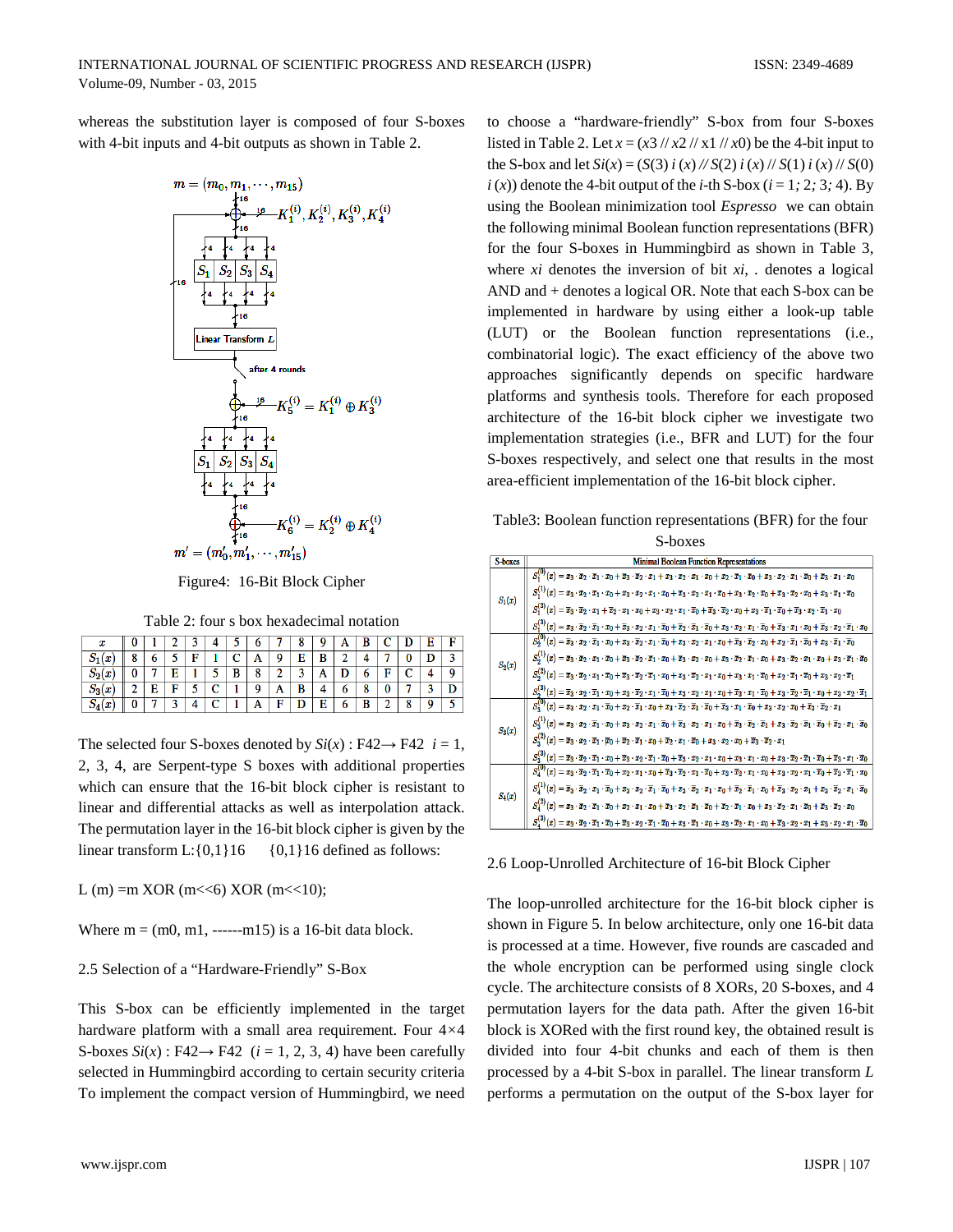each of four regular rounds. The final round includes only S-box layer and four XOR operations and the output cipher text is stored into a 16-bit flip-flop. To select a "hardware-friendly" S-box for the compact version of Hummingbird, we implement the loop-unrolled architecture of the 16-bit block cipher on the target FPGA and summarize the area requirement when using different S-boxes and implementation strategies.



Figure 5: Loop-Unrolled Architecture of 16-bit Block Cipher

When comparing different S-boxes and implementation strategies, Table 4 shows that the loop-unrolled architecture occupies the minimal number of slices provided that the S-box  $S3(x)$  is employed and implemented by a LUT.

# III. IMPLEMETATION AND RESULTS

VHDL is used as the hardware description language because of the flexibility to exchange among environments. The coding is VHDL that could easily be implemented on other devices, without any change in design. The software used for this work is Xilinx9.2i. This is used for writing, debugging and optimizing efforts and also for fitting simulating and checking the performance results using the simulation tools available on spartan3e design software

- 3.1 Implementation of Encryption
- 3.1.1. Simulation waveform of hummingbird encryption
- 3.1.2. Simulation result of hummingbird encryption

In this, the initialization process begins and four rotors  $RSi$  ( $i =$ 1*,* 2, 3, 4) are first initialized by four 16-bit random nonce through the interface *RSi* within four clock cycles. Once the initialization process is done after 20 clock cycles, the first 16-bit plaintext block is read from an external register for encryption. With another four clock cycles, the corresponding cipher text is output from the encryption core.

The above result is obtained on Xilinx ISE 9.2i by giving a 64-bit initialization vector 0ABECDAA8ADC6DTF which generates a plaintext of 16- bit 2F3C. Key of length 256 bit is used with value 123470000 and cipher text obtained is 16 bit BDB8. The simulation is kept for 1000ns.



Figure 6: Simulation waveform of hummingbird encryption

3.2. Implementation of Decryption

3.2.1 Simulation waveform of hummingbird decryption



Figure 7: Simulation waveform of hummingbird decryption

3.2.2. Simulation result of hummingbird Decryption

The above result is obtained on Xilinx ISE 9.2i by giving a 64-bit initialization vector 0ABECDAA8ADC6DTF which generates a plaintext of 16- bit 2F3C. Key of length 256 bit is used with value 123470000 and cipher text obtained is 16 bit BDB8. The simulation is kept for 1000ns.